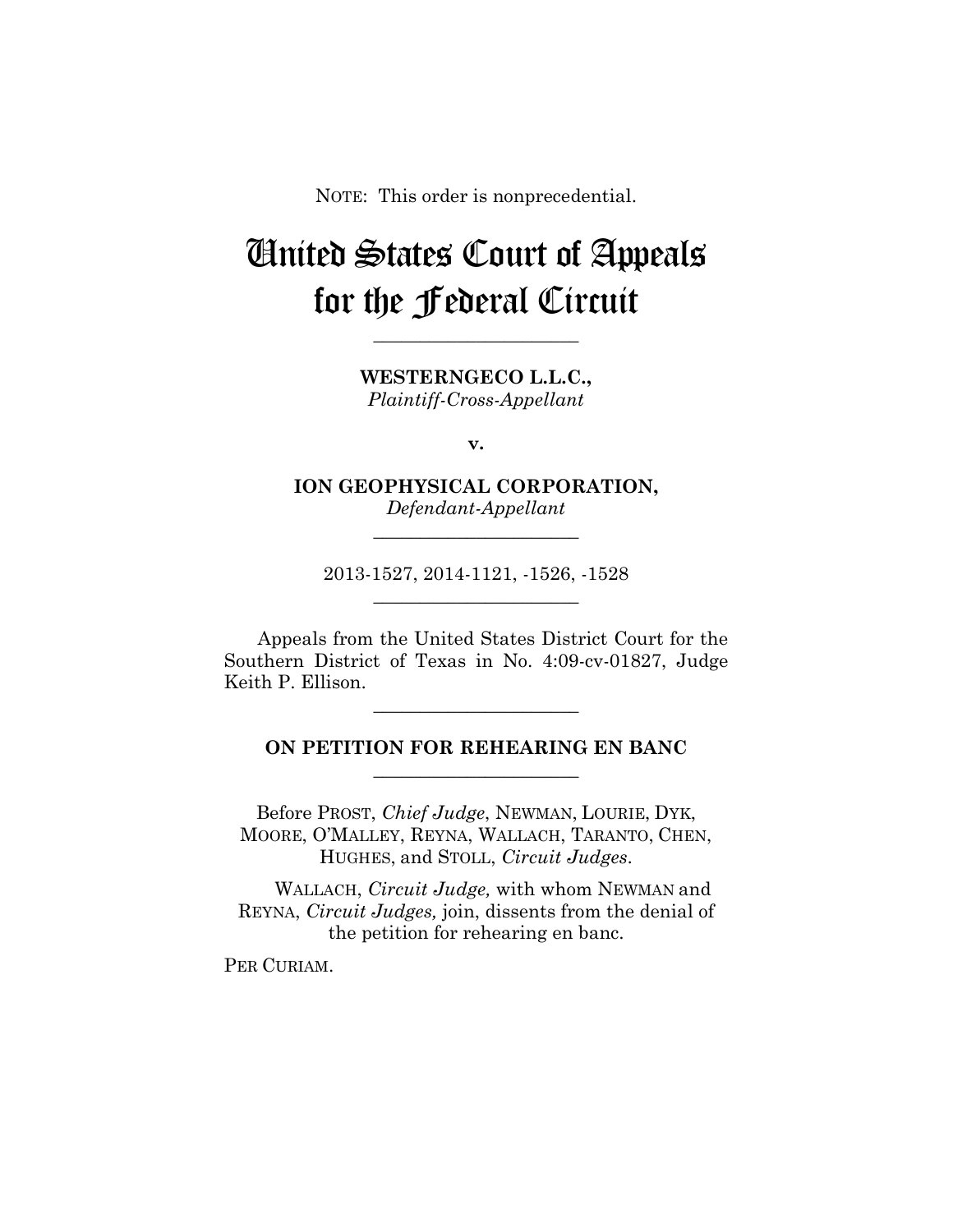## **O R D E R**

A petition for rehearing en banc was filed by crossappellant WesternGeco L.L.C., and a response thereto was invited by the court and filed by appellant ION Geophysical Corporation. The petition for rehearing and response were first referred to the panel that heard the appeal, and thereafter, to the circuit judges who are in regular active service. A poll was requested, taken, and failed.

Upon consideration thereof,

IT IS ORDERED THAT:

The petition for panel rehearing is denied.

The petition for rehearing en banc is denied.

The mandate of the court will issue on November 6, 2015.

FOR THE COURT

October 30, 2015 /s/ Daniel E. O'Toole Date Daniel E. O'Toole Clerk of Court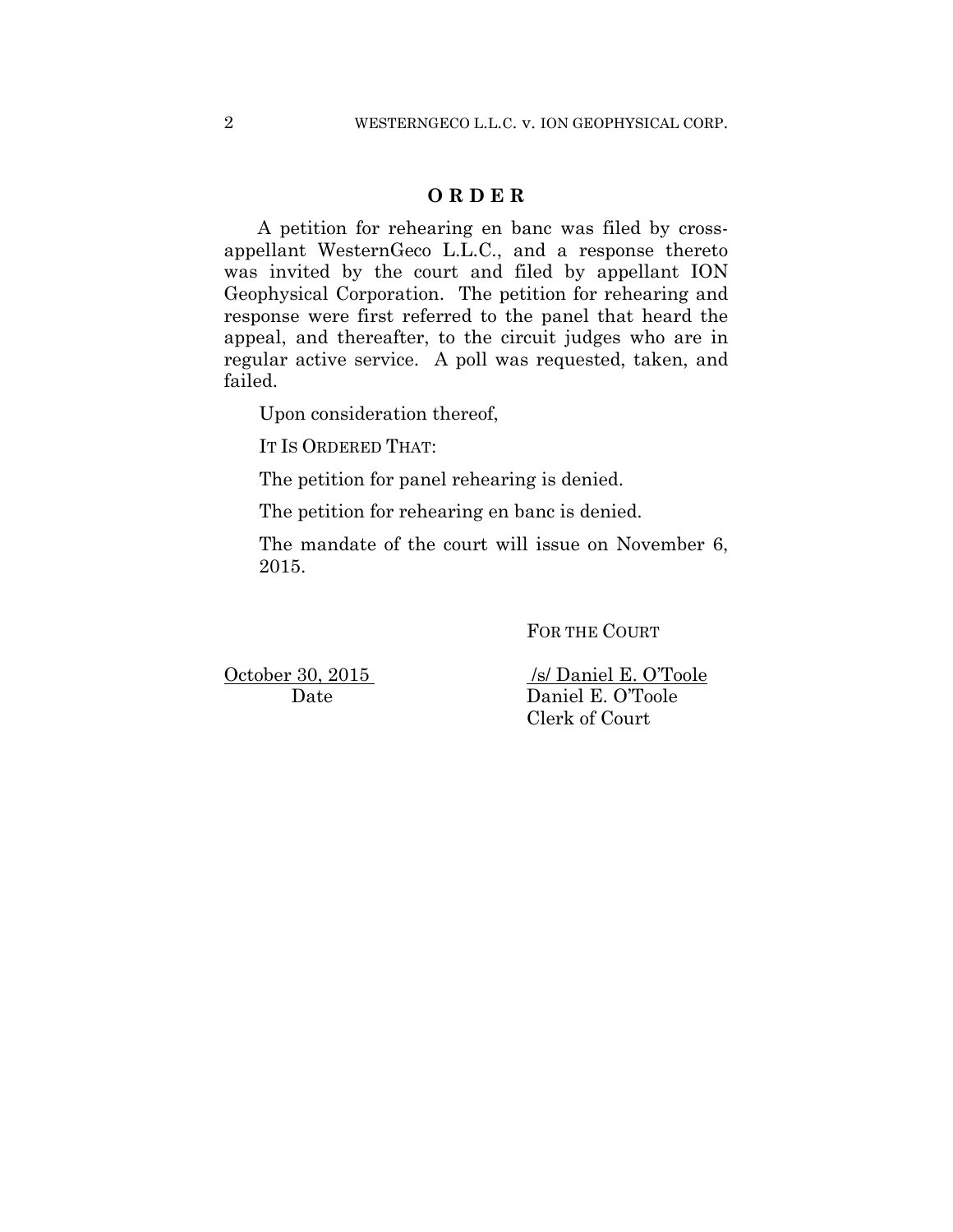NOTE: This disposition is nonprecedential.

## United States Court of Appeals for the Federal Circuit

**WESTERNGECO L.L.C.,** *Plaintiff-Cross-Appellant*

**\_\_\_\_\_\_\_\_\_\_\_\_\_\_\_\_\_\_\_\_\_\_** 

**v.**

**ION GEOPHYSICAL CORPORATION,** *Defendant-Appellant*

**\_\_\_\_\_\_\_\_\_\_\_\_\_\_\_\_\_\_\_\_\_\_** 

2013-1527, 2014-1121, 2014-1526, 2014-1528 **\_\_\_\_\_\_\_\_\_\_\_\_\_\_\_\_\_\_\_\_\_\_** 

Appeals from the United States District Court for the Southern District of Texas in No. 4:09-cv-01827, Judge Keith P. Ellison.

**\_\_\_\_\_\_\_\_\_\_\_\_\_\_\_\_\_\_\_\_\_\_** 

WALLACH, *Circuit Judge*, with whom NEWMAN and REYNA, *Circuit Judges*, join, dissenting from the denial of the petition for rehearing en banc.

For the reasons articulated in my dissent from the panel opinion, I dissent from the denial of the petition for rehearing en banc. *See WesternGeco L.L.C. v. ION Geophysical Corp.*, 791 F.3d 1340, 1354–64 (Fed. Cir. 2015) (Wallach, J., dissenting-in-part).

In addition, an amicus brief submitted in support of the petition for rehearing en banc raised the issue of whether extension of the presumption against